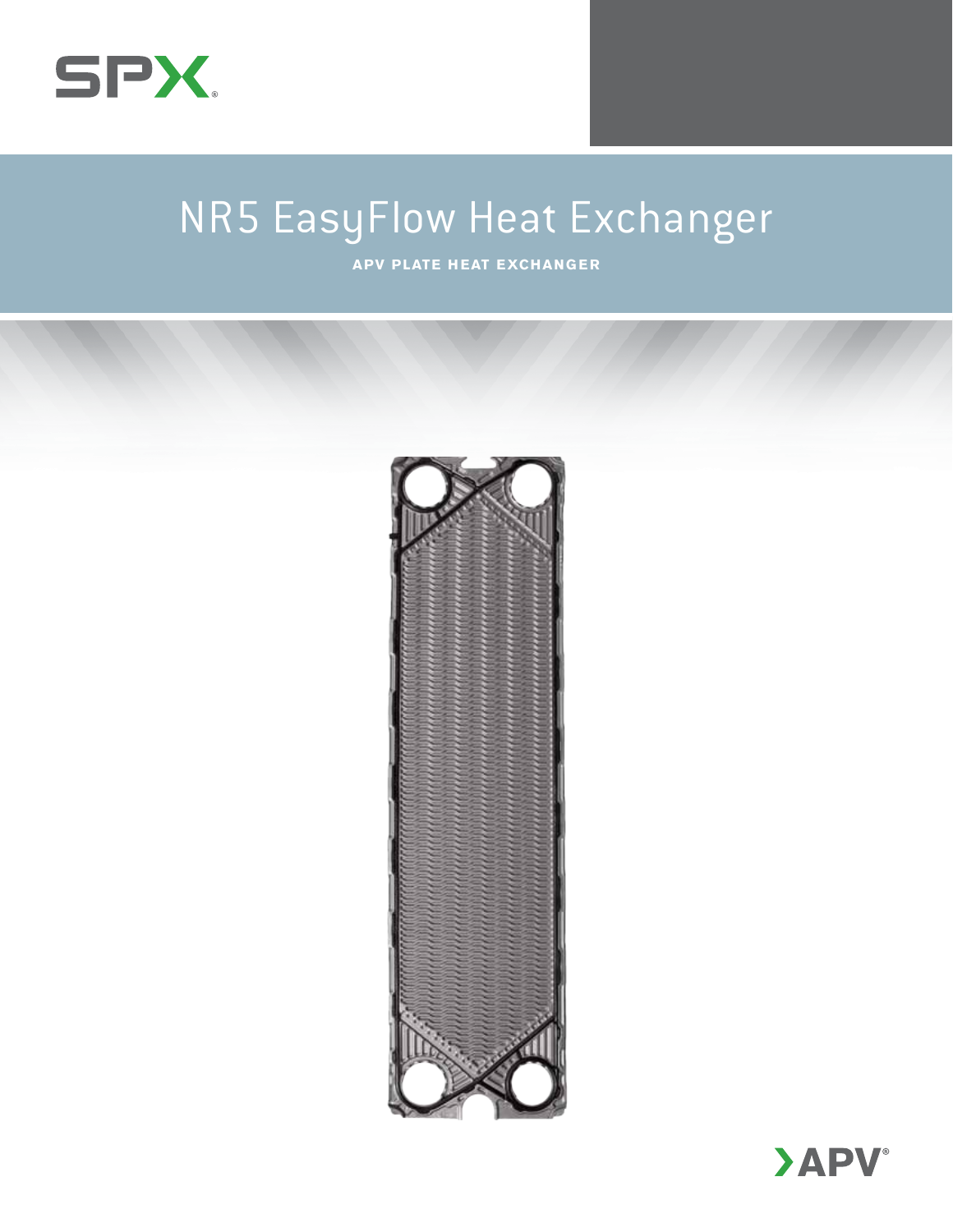The first commercially successful plate and frame heat exchanger was introduced in 1923 by Aluminum Plant and Vessel Company Ltd., which became known as APV. We have evolved and grown over the years to better meet the changing needs of our customers and their industries.

Our vision for the future is rooted in a long standing tradition of excellence and commitment to progress. We strive to offer the customer the highest quality products and services today, tomorrow and beyond.

Based in Charlotte, North Carolina, SPX Corporation (NYSE: SPW) is a global Fortune 500 multi-industry manufacturing leader. The company's highly-specialized, engineered products and technologies serve customers in three primary strategic growth markets: infrastructure, process solutions, and diagnostic systems. Many of SPX's innovative solutions are playing a role in helping to meet rising global demand, particularly in emerging markets, for electricity, processed foods and beverages and vehicle services. The company's products include thermal heat transfer equipment for power plants; power transformers for utility companies; process equipment for the food & beverage industry; and diagnostic tools and equipment for the vehicle service industry. For more information, please visit www.spx.com.

# NR5 EasyFlow Plate HeatExhanger

# **A Legacy Of Perfor mance**

APV R5 Heat Exchangers can be found hard at work every day in a wide variety of hygienic applications around the world. It is SPX 's experience and commitment to excellence that have set the standard in this industry for superior performing products.

The NR5 EasyFlow is a well-balanced heat exchanger that provides outstanding performance & value. Great attention to detail makes the NR5 the smart choice for high efficiency hygienic applications.

## **PROCESS ADVANTAGE:**

- • Competitive cost
- • Longer run times
- • Can handle UHT milk as a result of washboard turbulence
- • Greater heat transfer
- Increased process capacity

### **Featu r e s:**

- • EasyClip gasket design
- Interlocking plate design
- Diagonal flow plate for even product treatment
- • Reinforced port area
- Fewer contact points
- • 150 psi rating (10 bar)
- • 3A compliant
- • Intensified heat transfer

## **Benefits:**

- • 20% more processing capacity in the same R5 frame
- • 7 1/2% more heat transfer area per plate than the competition
- Diagonal flow plate for even product treatment
- Superior washboard hygienic design
- • Fits in all R5 frames

### **Materials & Options:**

- • Standard delivery plate offer 316 SS / 0.6mm
- • Also available 27-7 Mo / Titanium
- • Standard delivery gaskets EPDM, Nitrile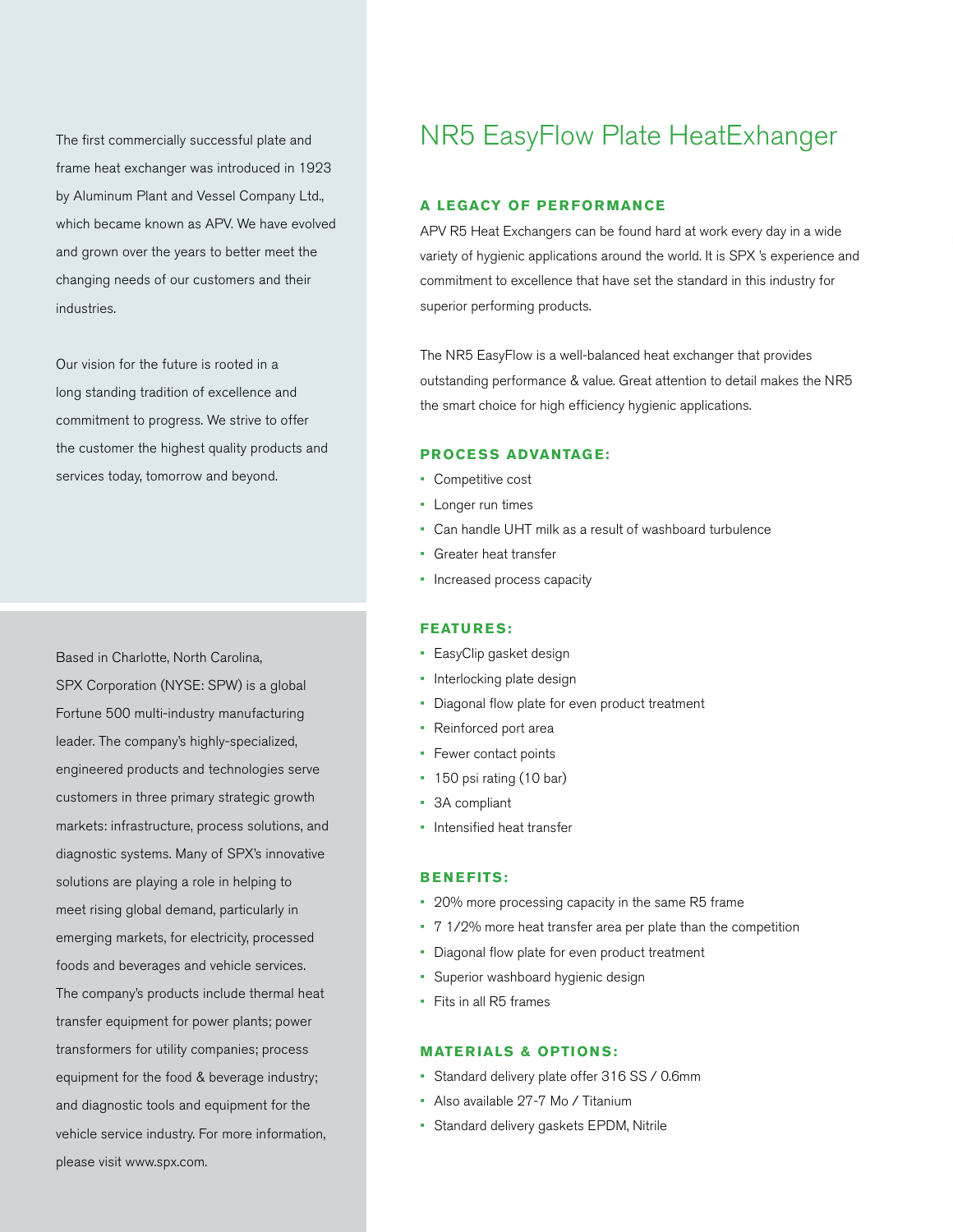# Typical product applications

# **Dairy**

**Port Strength** Careful attention to detail avoids weak areas that can cause plate deformation and shorten plate life. Reinforced inlet area provides rigid surface for secure sealing.

**D istri b ution** The NR5 inlet design provides a homogenous and efficient distribution of product across the plate and into each channel avoiding low turbulence flat areas.

**EasyClip**

EasyClip allows you to quickly and securely install and remove gaskets for increased serviceability and gasket longevity. A robust design, EasyClip allows gaskets to be interlocked between plates providing trouble-free installation.

**H eat Transfer** Superior hygienic plate design provides maximum turbulence for increased efficiency, longer run times and 7 1/2% more heat transfer area per plate than the

competition.

pressure drops.

**Radius Port**

The NR5 radiused port edge design provides excellent strength while minimizing the risk of product build up on flat, hard-to-clean areas found in some competitor's plates. Generous port size provides lower

**Plate I nterlock** NR5 plate interlock system provides safe and reliable alignment of plates during assembly, reducing the risk of plate damage and incorrect position. Positioned at all four corners, the NR5 plate interlock assures proper assembly and saves time.

Milk pasteurization Cream pasteurization Ice cream mix heat treatment Milk byproducts Cheese-milk HTST UHT processing Raw milk Cream coolers Cultured yogurt coolers Cheese sauce cooling



## **Food**

Egg processing Tomato sauce & paste Ketchup pasteurizing Liquid bakery sponge cooling Bakery brew coolers Sauces, gravies, starch cooker-coolers Sugar processing Infant formula pasteurizing Edible oils (sugar, syrups ) Edible oils (vegetable, soybean,mineral oils)

## **Beverage**

Fruit juice pasteurizing Sport drink hot and ambient fill High pulp juice Citrus concentrate chillers Soft drink processing Beer pasteurizing Wort cooling

#### **Pharmaceutical**

Antibiotic broths Culture media sterilizers Sterile water **Cosmetics** Shampoos Conditioners